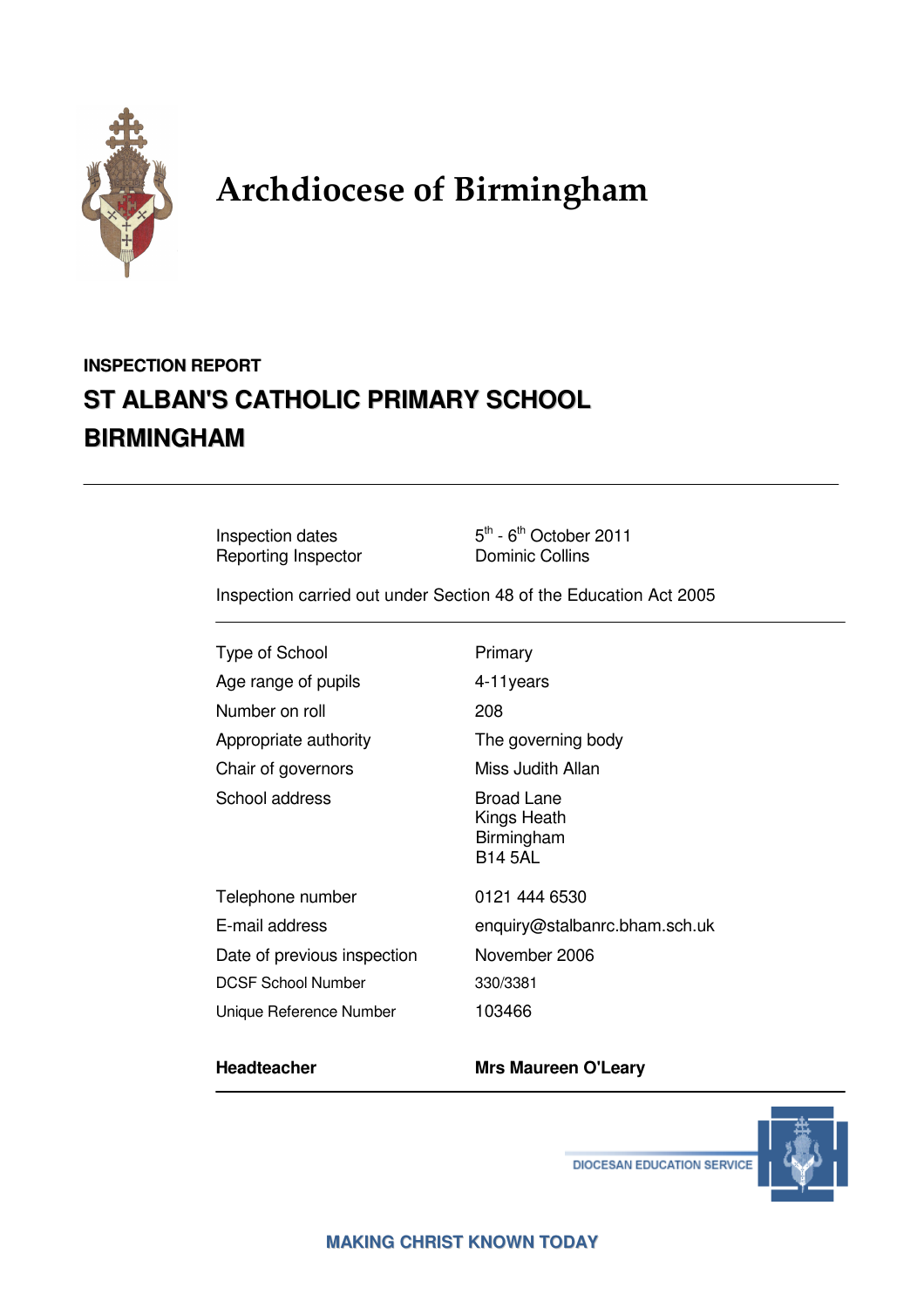#### **Introduction**

This inspection was carried out by 2 Diocesan Inspectors. The inspectors visited 3 full religious education (RE) lessons to observe teaching and learning, pupils' behaviour, and held meetings with governors, staff, and groups of pupils. They observed the school's work, including Mass, assembly, classroom collective worship, and looked at a range of evidence, including key documentation such as the school's development plan, monitoring and evaluation of teaching and learning in RE, and pupils' work.

### **Information about the school**

St Alban's is a smaller than average-sized Catholic primary school and, together with its sister primary school St Dunstan's, serves the parishes of St Dunstan and St Jude. There are 208 children on roll of whom 89% are baptised Catholic's. Foundation baseline RE assessments indicate attainment on entry is low. The proportion of pupils identified with special educational needs and/or learning difficulties is below the national average, as are those pupils known to be eligible for free school meals. Areas of the school building have recently been refurbished to enhance teaching and learning for all pupils.

## **Overall effectiveness of the school as a Catholic school**

St Alban's is a very good Catholic School with many outstanding features. Pupils understand the mission of the school and are guided by a caring and committed staff who are dedicated to providing a high quality Catholic education. Pupils enjoy coming to school and they are happy, enthusiastic and confident learners. They make good progress in their religious education because the good teaching they receive encourages purposeful learning. By the end of Key Stage 2 many pupils achieve above average levels in RE. There is a very strong Catholic ethos permeating all aspects of school life. The behaviour of pupils in and around school is exemplary. Parents speak well of the school and warmly acknowledge the care and encouragement their children receive.

School self assessment is accurate and demonstrates that the school leadership has a clear understanding of areas in need of review and development. Work on areas identified for improvement during the last inspection has been completed. The RE subject leader, now the newly appointed headteacher, has established effective systems to refine and improve the overall provision for RE and a comprehensive action plan is currently being addressed. The governing body give generously of their time and are committed to supporting and encouraging the work of the school. At St Alban's there exists a powerful combination of dedicated staff and governors with a shared vision to build upon these secure foundations in order to take the school forward. The capacity for sustained improvement in Religious Education is, therefore, very good.

# **What the school should do to improve further**

- Develop children's ability to learn from religion and engage with the questions of meaning and purpose.
- Increase the opportunities for pupils to prepare and lead worship independently and with confidence.

## **How good outcomes are for individuals and groups of pupils**

**MAKING CHRIST KNOWN TODAY** 2 Overall pupils make excellent progress in their religious education. Foundation baseline assessments indicate pupils have limited religious experience and low attainment in RE on entry into school. However, their faith journey is nourished through a growing knowledge of the life of Jesus and a developing understanding of the importance of prayer in our daily lives. Work recorded in RE books shows a momentum of consistent improvement throughout the school and there is clear evidence that the knowledge, understanding and skills necessary for the pupils to further their spiritual growth, are being delivered. The good standard of teaching and the positive attitude of the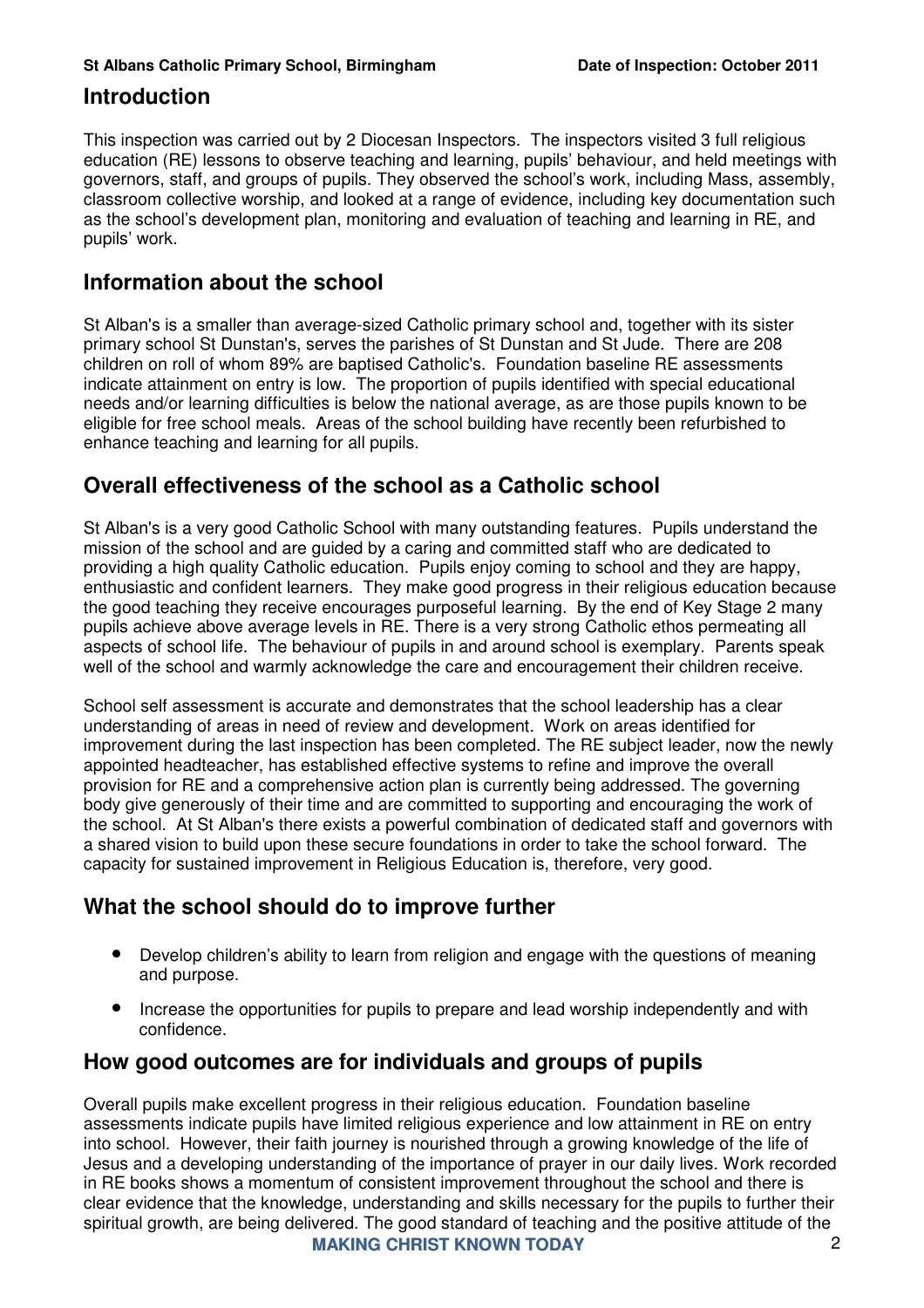#### **St Albans Catholic Primary School, Birmingham Date of Inspection: October 2011**

children to their learning ensure that very good progress in RE is made across the key stages. Analysis of unit assessments from the diocesan strategy programme indicate that at the end of the Key Stage 1 a large number of pupils achieve or exceed the expected standards. By the end of Key Stage 2 most children are achieving standards significantly above diocesan expectations. Attainment in RE compares well with the school's performance in English. Pupils enjoy their RE lessons and have developed good habits of work, responding enthusiastically to the effective range of teaching strategies used. They are eager to learn and well matched tasks successfully extend their subject knowledge and elicit thoughtful responses from them. The progress of pupils is further enhanced due to the excellent focused support and interventions made by teaching assistants, who make a significant contribution to their learning in the classroom.

The extent to which pupils contribute and benefit from the Catholic Life of the school is excellent and pupils take full advantage of the many opportunities the school provides for their personal support and spiritual development as maturing Christians. A very positive ethos permeates the school community. There is a real sense of 'family' where the children are proud to express their Catholic identity by the way they live and understand the values of the school mission 'following in the footsteps of Jesus'. Pupils are happy learners and feel safe, loved and valued. Relationships throughout the school are outstanding and all staff are excellent role models for the children. Behaviour is exemplary in lessons and around the school generally. The children recognise the responsibility they have towards themselves and others; they readily celebrate and praise success of their peers and realise how their actions can influence and affect those around them. Older pupils can confidently discuss the meaning of true friendship and how it is built upon trust, honesty, forgiveness and love.

Pupils are keen to take on roles of responsibility and do so with ease. For example, Year 5 and 6 pupils volunteer to be play leaders for Key Stage 1 and Foundation children and do so with pride and genuine care. Children needing first aid are always supported by their peers. Older children are monitors in different ways, as house captains, to greet parents and visitors to assemblies and Masses and as prayer leaders for the many pupils who attend the Rosary during their lunchtime in May and October. Pupils serve at school and parish Masses and organise appropriate rotas independently. All classes are represented on the school pupil council and through their role have successfully effected improvements to lunchtimes, the purchase of a climbing wall, girls wearing trousers to school and the renovation of the school prayer garden. All these activities impact on the pupils' sense of responsibility and broadens their strength of relationships. As part of their preparation for the Sacrament of Confirmation, Year 6 children experience a retreat to Alton Castle and visit St Chad's Cathedral. The children are sensitive to the needs of others who are less fortunate and understand that through prayer and alms giving they can make a difference.

Pupils respond extremely well to collective worship. They understand the importance of prayer in the daily life of the school and respond with enthusiasm and reverence to the variety of good opportunities they are offered. Pupils demonstrate a sound knowledge of traditional prayers and are equally confident in preparing and sharing their own prayer intentions, thoughtfully and reverently in public. During an assembly that focused on the October devotions to the Rosary, pupils listened attentively and made thoughtful contributions to the discussion that evolved. They were very enthusiastic when invited to make their own Rosary at home, a number of children eagerly responded with their efforts the following day. Prayer and worship is central to the life of the school and is fostered by the example and commitment of all members of staff. The celebration of Mass in school during the inspection was joyful and inspirational. The children were fully involved, taking responsibility with confidence and ease. Readings were delivered with clarity, bidding prayers composed by the children were thoughtful and reflective and the singing, supported by a talented group of musicians and led by the children evoked a vibrant, enthusiastic response from all the pupils, parents, parishioners and governors who were present. Collective worship has a very positive impact on the spiritual and moral development of pupils and reflects the strong Catholic character of the school.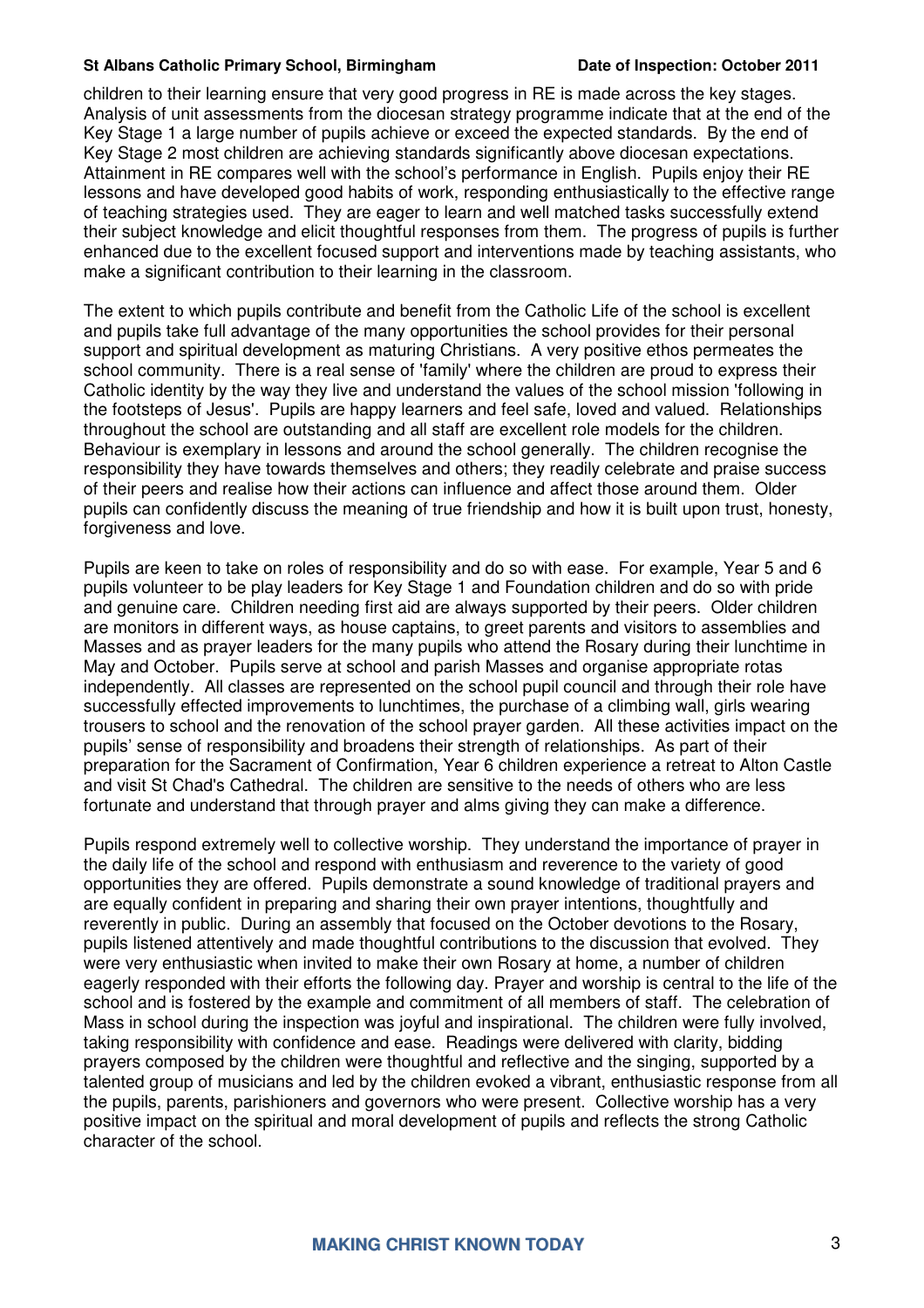### **How effective leaders and managers are in developing the Catholic life of the school**

The newly appointed headteacher, who is also the current RE subject leader, is passionate about maintaining and developing the Catholic life of the school. She is supported by a dedicated and caring staff, who are excellent role models in their knowledge and practise of the faith, and all are committed to the Church's mission in education. The spiritual and moral development of all pupils is placed as the highest priority and the school's leadership successfully communicates a clear vision to promote and enrich it. The school RE action plan embraces a systematic audit and evaluation of provision and outcomes for pupils and how all personnel can contribute to developing the Catholic life of the school. In her role as the former deputy headteacher, the RE subject leader established excellent procedures for monitoring the teaching and learning of RE through out the school and continues to provide support for all members of staff. A comprehensive RE co-ordinator file is testimony to the clear organisation and systems for the analysis of assessment data, scrutiny of children's work and lesson observations to monitor learning and pupil progress within classes, phases and groups.

Through pupil questionnaires, school council termly meetings and pupil interviews, the views of learners, the Catholic life of the school is monitored, evaluated and actioned. Staff and parents are also consulted, towards a constant drive to improve and extend learning opportunities for the children. This has a positive impact on the quality of RE provision and enhances learning outcomes for the pupils. School self evaluation is thorough, accurate and informs priorities for future planning. Priority is given to the spiritual development of all staff and in addition to that provided through the support of the parish priest, an annual staff retreat is organised to St Paul's convent. Ongoing staff professional development in RE is also evidenced by a record of attendance at a variety of courses and meetings.

The school governing body has a full complement of Catholic membership. They are fully involved in the Catholic life of the school and discharge their statutory and canonical responsibilities effectively. The parish priest and governors are very supportive of the headteacher and her staff and they are dedicated to providing the best Catholic education for all the pupils. Staff and governors work effectively together with a shared mission to take the school forward. The chair of governors is experienced and knowledgeable in school matters and is kept well informed through regular meetings with the headteacher and frequent visits to school. Collectively governors have a broad base of expertise and are able to offer a significant level of challenge to the school for improving the Catholic life and RE. Governors are kept fully aware of the school's strengths and areas for development in RE through detailed reports presented by the RE subject leader. However, governors' increased input into RE monitoring, evaluation and development planning would help to broaden the ways in which they are able to offer support and challenge. Governors take every opportunity to engage with staff, pupils and parents. They share celebrations and collective worship with the children and staff and are an integral part of the parish and school community.

St Albans is a welcoming and inclusive Catholic school. There is a common sense of belonging and the strong Catholic ethos permeates all aspects of school life. Gospel values are reflected in the school's happy, caring environment with the aim to help all children to enjoy their learning and achieve their full potential. The RE curriculum enriches children's knowledge of community, equality and diversity. For example, celebrations of world religions are explored throughout the school and each year the children enjoy celebrating a dedicated multicultural week. Visits to a local mosque, synagogue and temple are arranged and the events of 'Black History' week' helps the children to recognise individual influences throughout the world. The SEAL programme is an ongoing feature for promoting children's self-awareness and sensitivity to others. One theme is followed by the school each term. Relationships within the school are excellent. Pupils and their families respond enthusiastically and generously to support for charitable appeals and understand that their efforts through prayer and fund raising initiatives really do make a difference to those in need. Good links are established with other Catholic schools locally and through the service level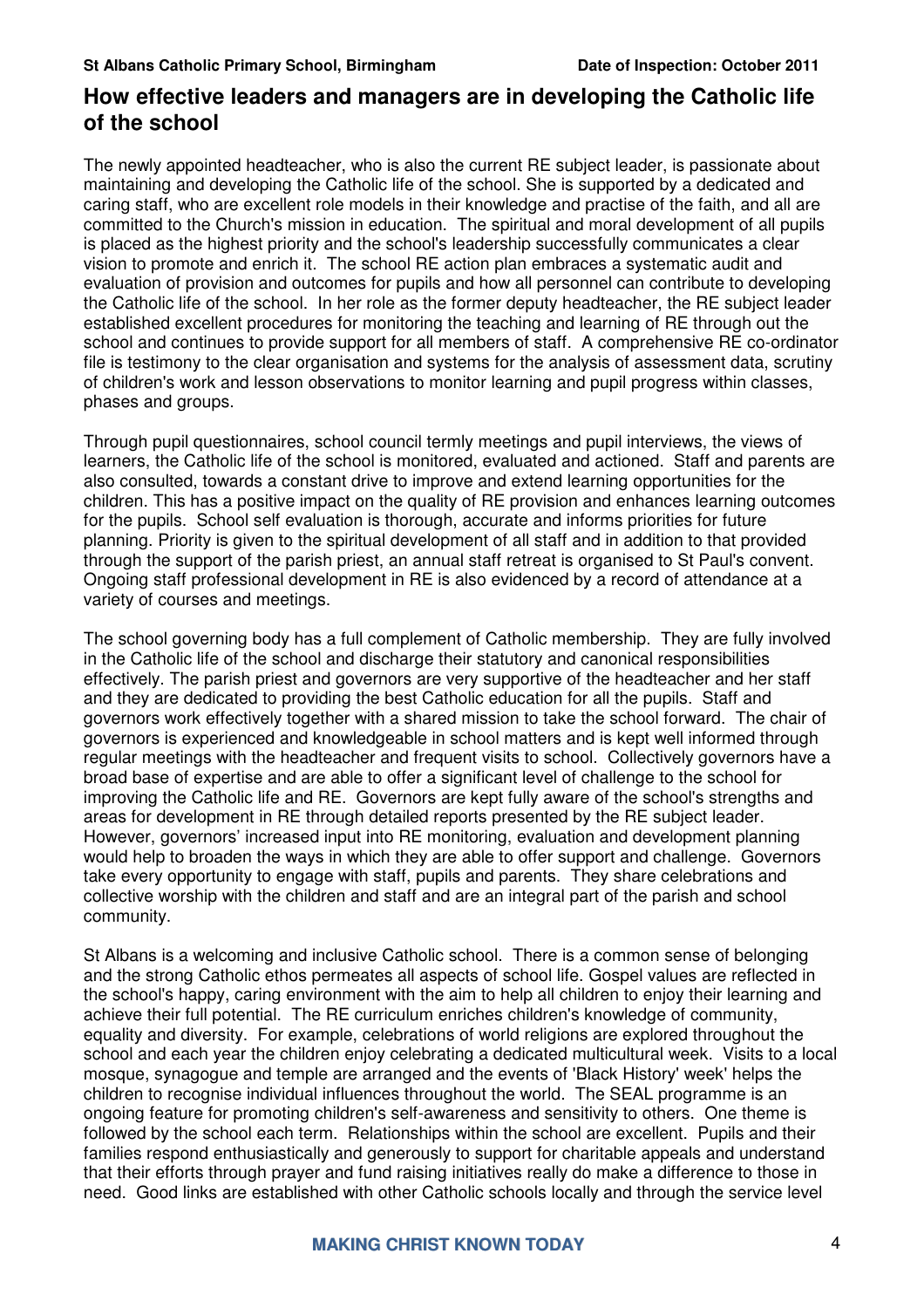#### **St Albans Catholic Primary School, Birmingham Date of Inspection: October 2011**

agreement with the diocese, the school benefits from cluster meetings and ongoing support and guidance to maintain and develop the Catholic life of the school.

### **The quality of the school's work in providing Catholic education**

The quality of teaching in RE is good with some that is outstanding. The excellent relationships that exist between staff and pupils, together with the positive work ethic of the children and their desire to achieve, creates a purposeful setting for effective teaching and learning to take place. It is evident that staff know their children very well and have high expectations of their capabilities. In the lessons observed planning was clearly linked to the assessment of pupils' prior learning and suitably matched to engage all ability groups in order to consolidate and extend their learning. Clear learning objectives shared with the children at the beginning, are referred to intermittently throughout a lesson and developed in the lesson plenary, when children are also invited to self assess their own progress towards achieving them. Pupils are happy, confident learners and clearly enjoy their RE lessons. Teachers employ an effective range of teaching styles that fully engage the children making their lessons interesting and exciting. Excellent examples of these were observed in a lesson about the story of Joseph and his brothers, where drama, ICT and composing a diary extract, prompted mature responses relating to feelings of jealousy and making choices. In another, music was used effectively to reflect upon and compose a class psalm. Evidence of the positive effect of good teaching and learning in RE throughout the school, was emphatically demonstrated in a vibrant lesson that focused on discipleship. Pupils were eager to use their spiritual knowledge, understanding and skills in order to explore why we follow Jesus and the courage, sacrifices and choices we are asked to make. The children were able to use bible references accurately, make informal, thoughtful contribution to discussions that showed their spiritual maturity and confidently shared their prayers and petitions publicly in a prayerful reflective plenary. Each RE lesson observed was characterised by the good subject knowledge and enthusiasm of the teachers, the eager response from the children and the effective additional guidance given to them by the excellent support staff. The lesson learning objective was always linked to our daily lives by frequent references being made to the school mission statement "Following in the footsteps of Jesus"

Effective assessment systems are in place that allow staff to evaluate pupil progress and inform future planning. A comprehensive RE assessment file is kept and this, combined with the moderation and levelling of pupils' work, provides an accurate picture of achievement for all pupils. Marking is used consistently to give pupils good quality feedback and guidance of how to improve further. Planning activities also assist pupil self assessment and assessment for learning. A detailed assessment and monitoring programme to focus on the liturgical year features as a priority in the current RE action plan.

The RE curriculum complies with the requirement laid down in the Curriculum Directory for Religious Education and has been successfully adapted to meet the needs of all learners. Sex and relationship education is taught through the All that  $I$  Am programme in accordance with the governors' policy and diocesan guidelines. A varied programme of enrichment activities include: Year 6 retreat to Alton Castle, support for the work of CAFOD, Samaritans purse collections and pupil led Lenten charity fund raising. These initiatives extend pupils' learning and enable them to become active and engaged in their faith, by having a relevance and understanding within their daily lives. The school is an active and integral part of the vibrant parish community of St Dunstan's and works closely with the parish priest who makes regular visits to support the sacramental programme. A number of children serve at parish Masses and sacramental meetings. Workshops and prayer sessions are organised to ensure that parents and carers are fully involved in the children's preparations. The introduction of prayer bags and the invitation extended to parents to attend assemblies and Mass celebrated each week in school, also helps to develop and foster an effective partnership with parents and carers.

Provision for collective worship is excellent and is central to the daily life of the school. There are many opportunities for staff and pupils to experience spiritual nourishment together through prayer and reflection. The children respond with enthusiasm and reverence and are confident to share